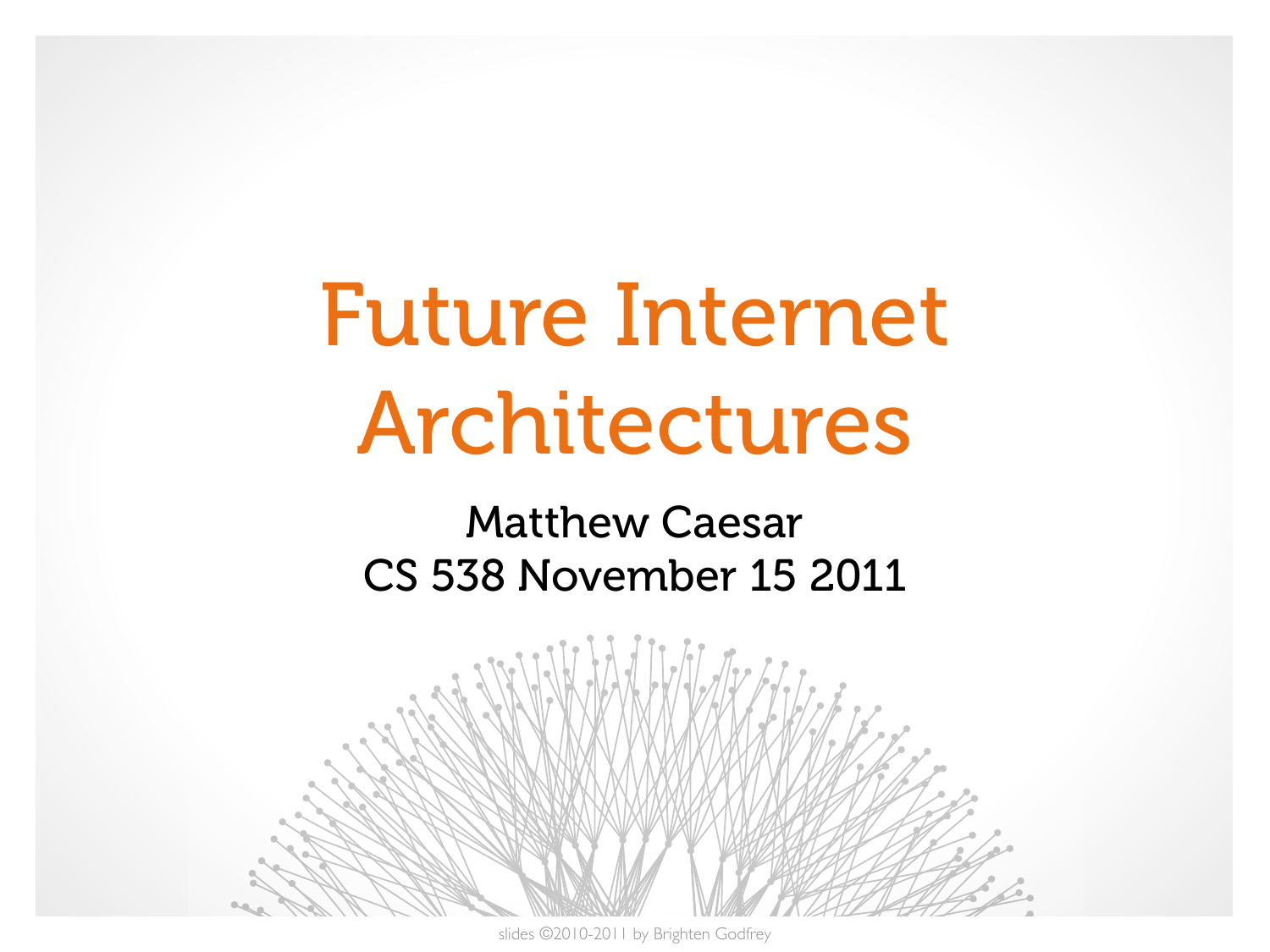[Clark, Wroclawski, Sollens, Braden, ToN'05]

#### Tussle: process of "contention among parties with conflicting interests"

What tussles have we studied this semester?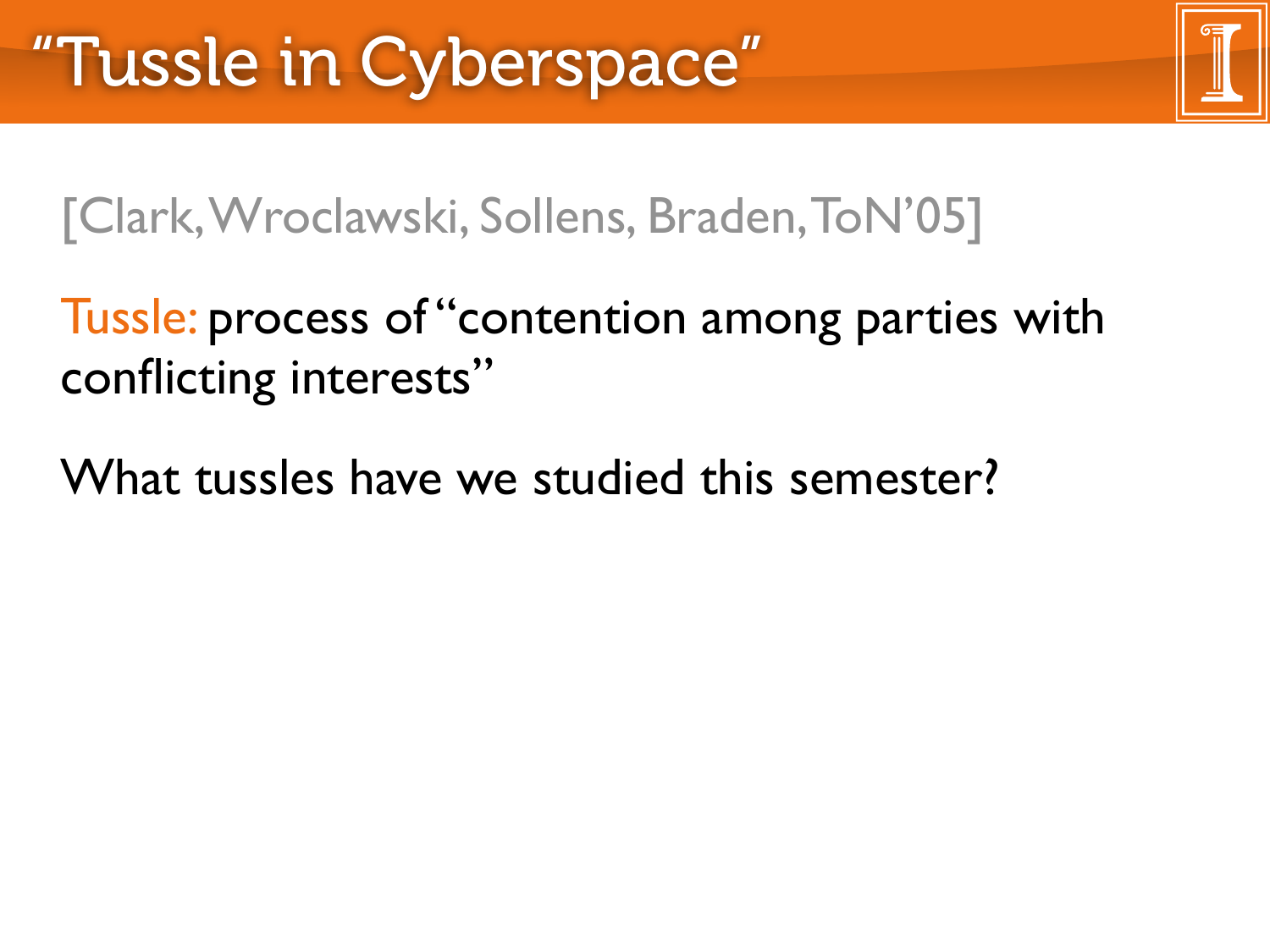What tussles have we studied this semester?

- Congestion: selfish user behavior; ISPs block apps; etc.
- Content access: countries & ISPs censor & block for security; users circumvent with Tor
- Routing policy: conflicting preferences cause divergence
- ...

Key point: Design of protocols shapes how tussles play out in the running system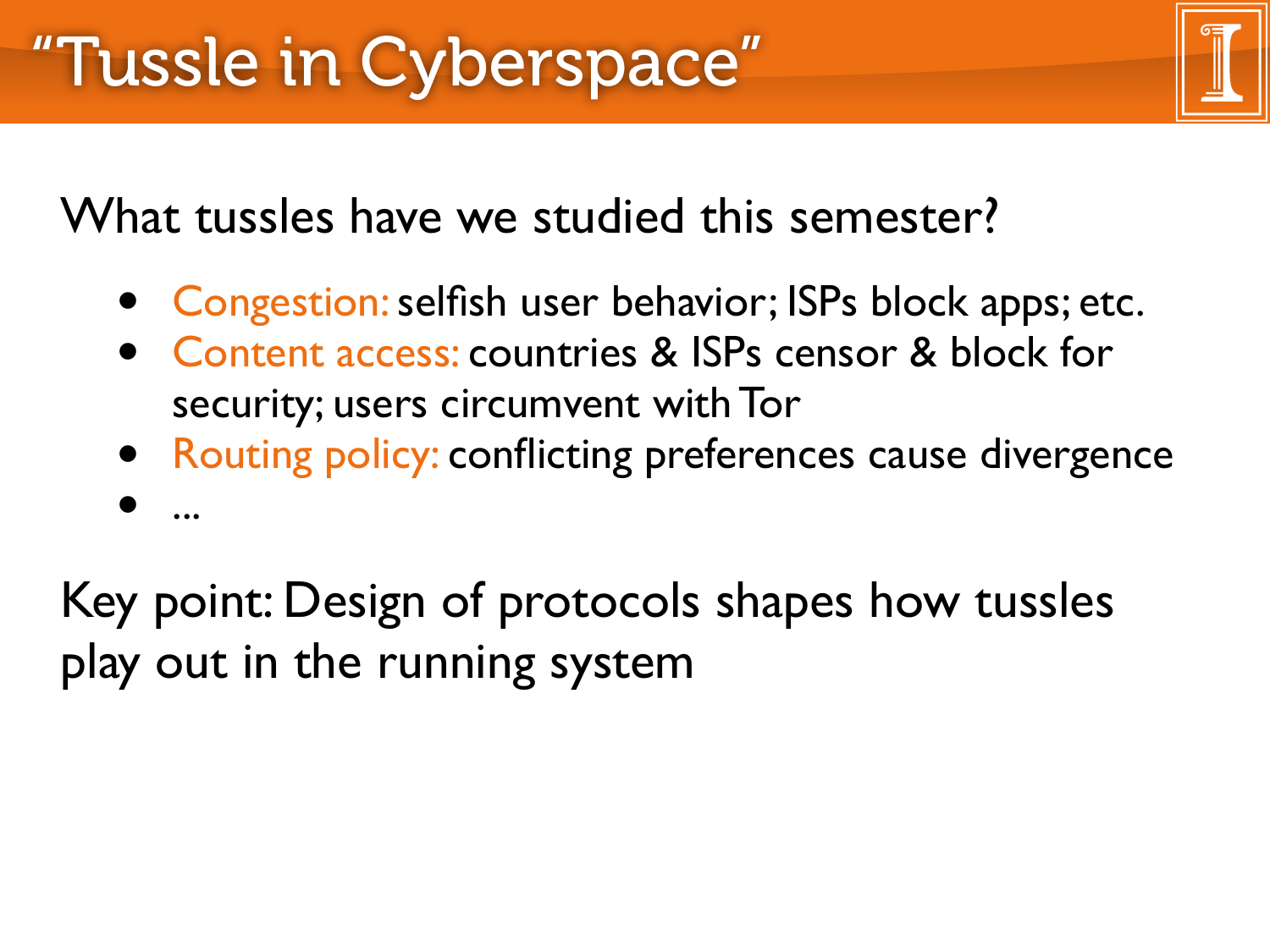#### Example 1: Control of routes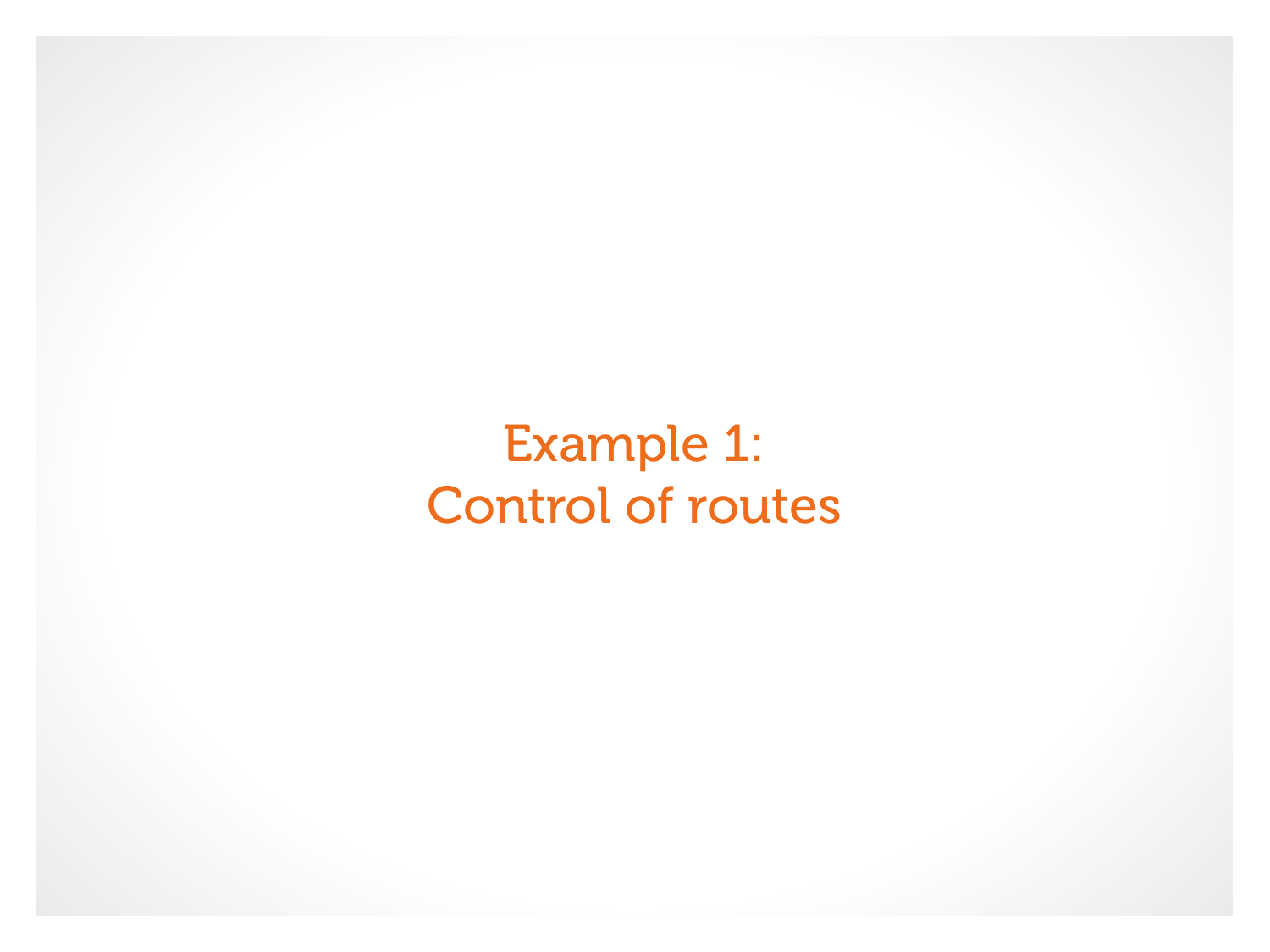Current Internet: routes fixed within the network

- Each router makes part of the route choice
- Picks one route per destination & advertises that one

### Technical problems

- Single offered path may be broken, congested, insecure
- Decision-makers (in the network) may not have useful information (at end-hosts)

#### Tussle problems

- Parties disagree on what is a "good" path
- Lack of choice discourages competition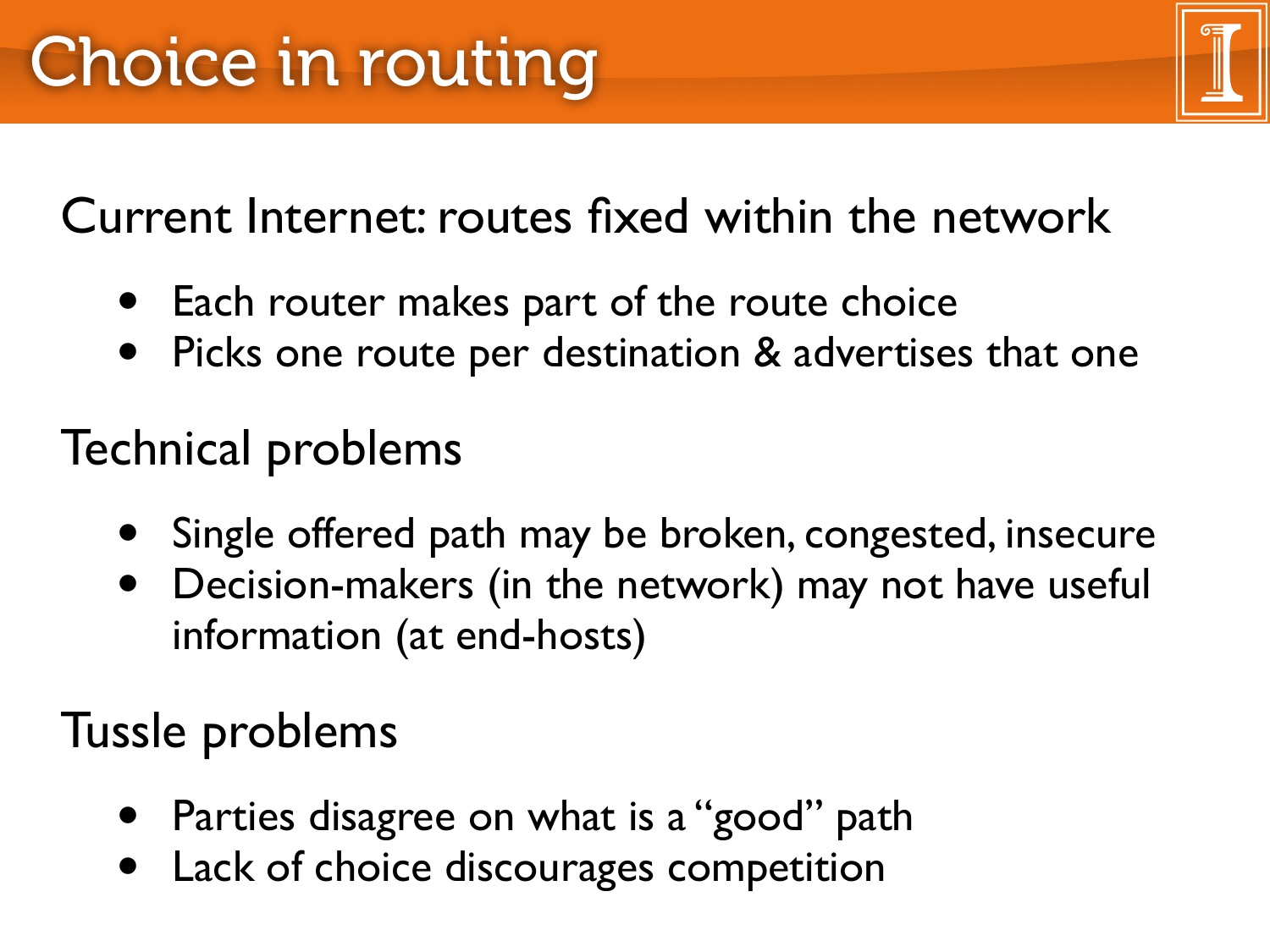Architecture exacerbates tussle: no way to enable choice even if involved parties want it

- In IP, typically just get to specify destination
- No infrastructure for exposing extant choices

One solution: separate routing from the network by letting sender specify a route in packet

- Switch quickly in response to end-to-end failures
- Use multiple routes simultaneously
- Better load balance, more efficient use of capacity
- Competition among providers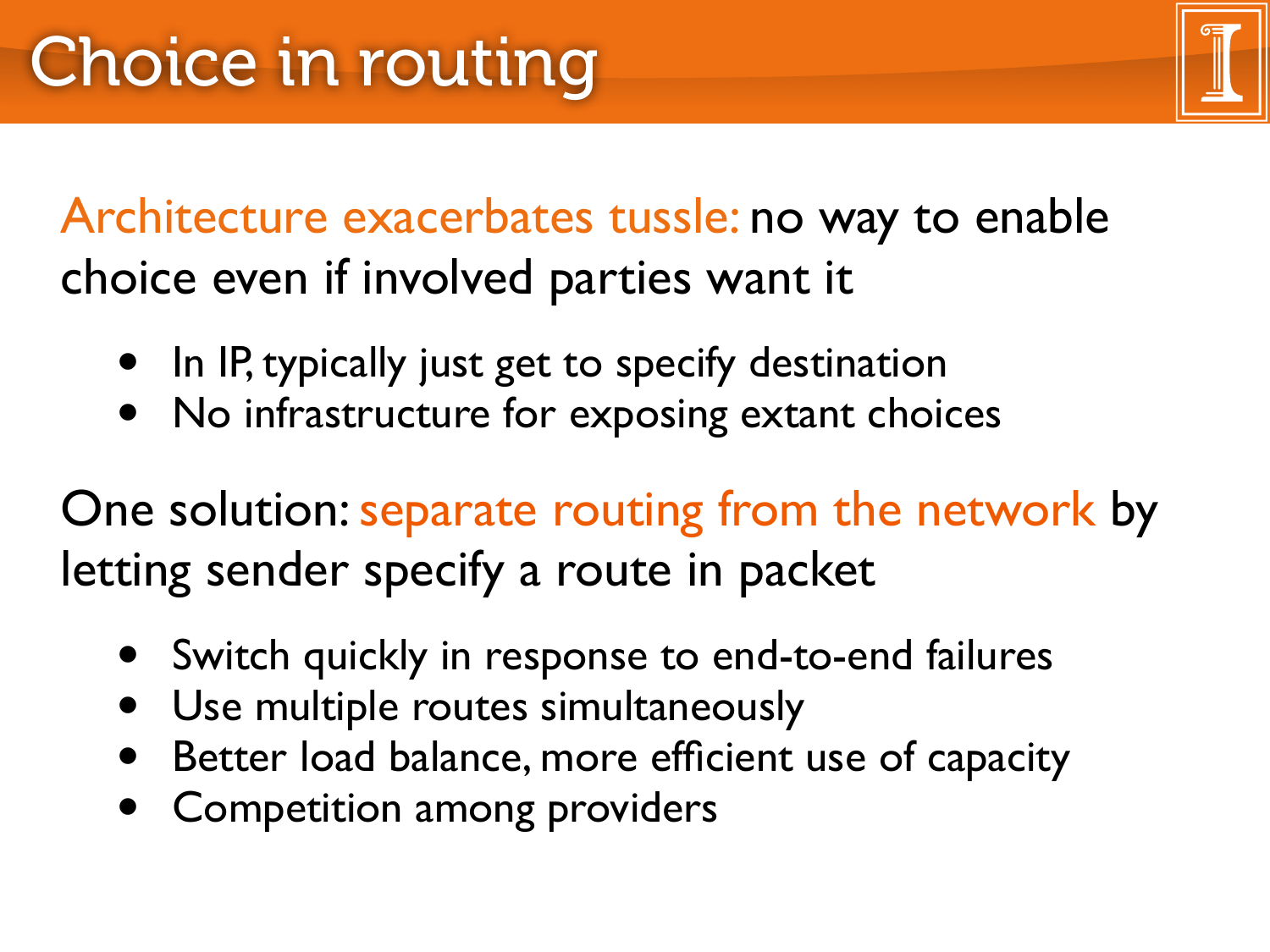[Godfrey, Ganichev, Shenker Stoica, SIGCOMM '09]

Idea: separate route computation from the network

Refined idea: route in a virtual topology which can flexibly represent policy constraints

- For network owners: flexibility to define how the network can be used, via what virtual links (pathlets) are advertised
- For users: flexibility to choose paths or services defined by any concatenated sequence of advertised pathlets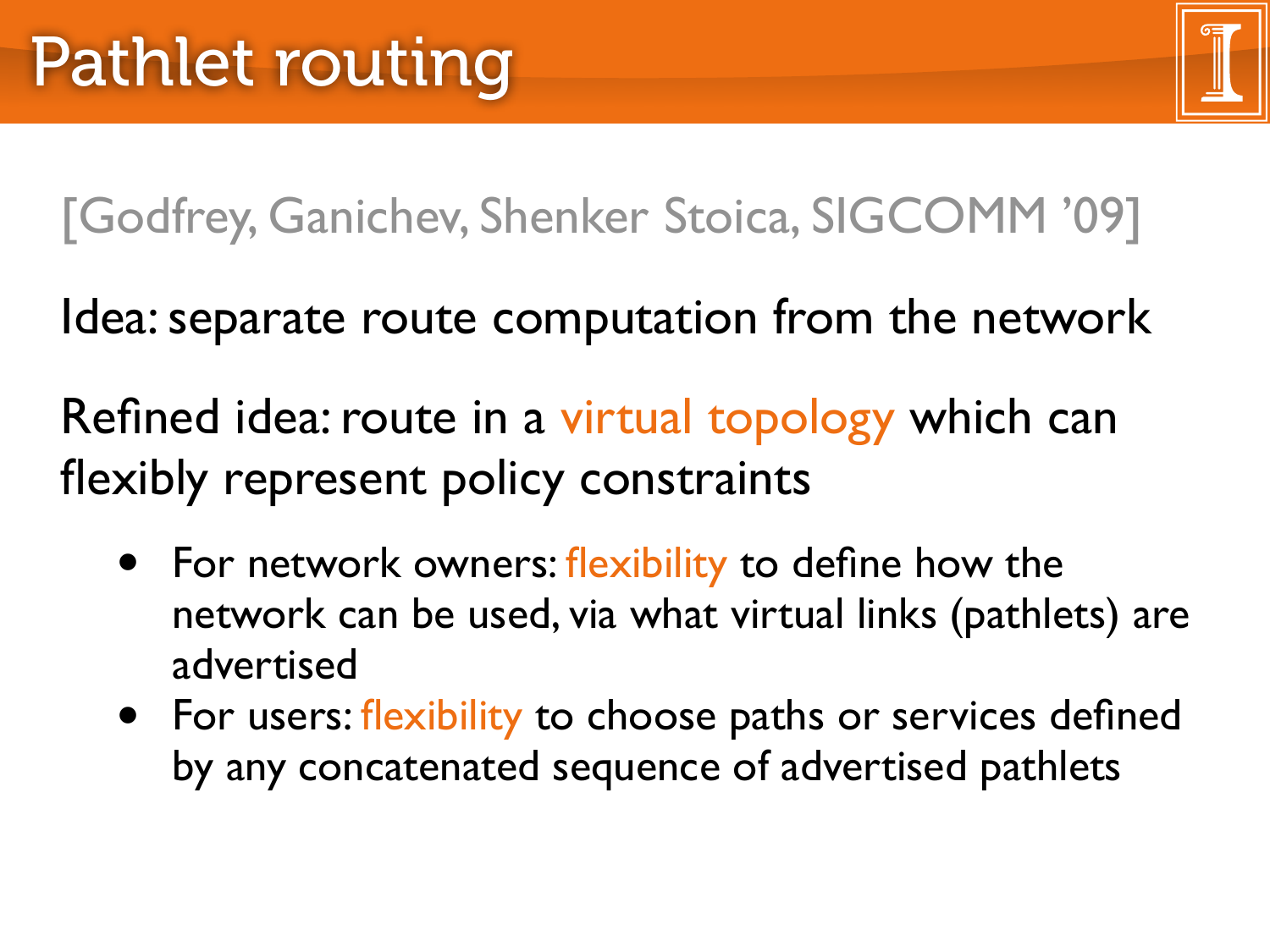*Design for variation in outcome, so that the outcome can be different in different places, and the tussle takes place within the design, not by distorting or violating it.* " **"** 

> Clark, Wroclawski, –– Sollins & Braden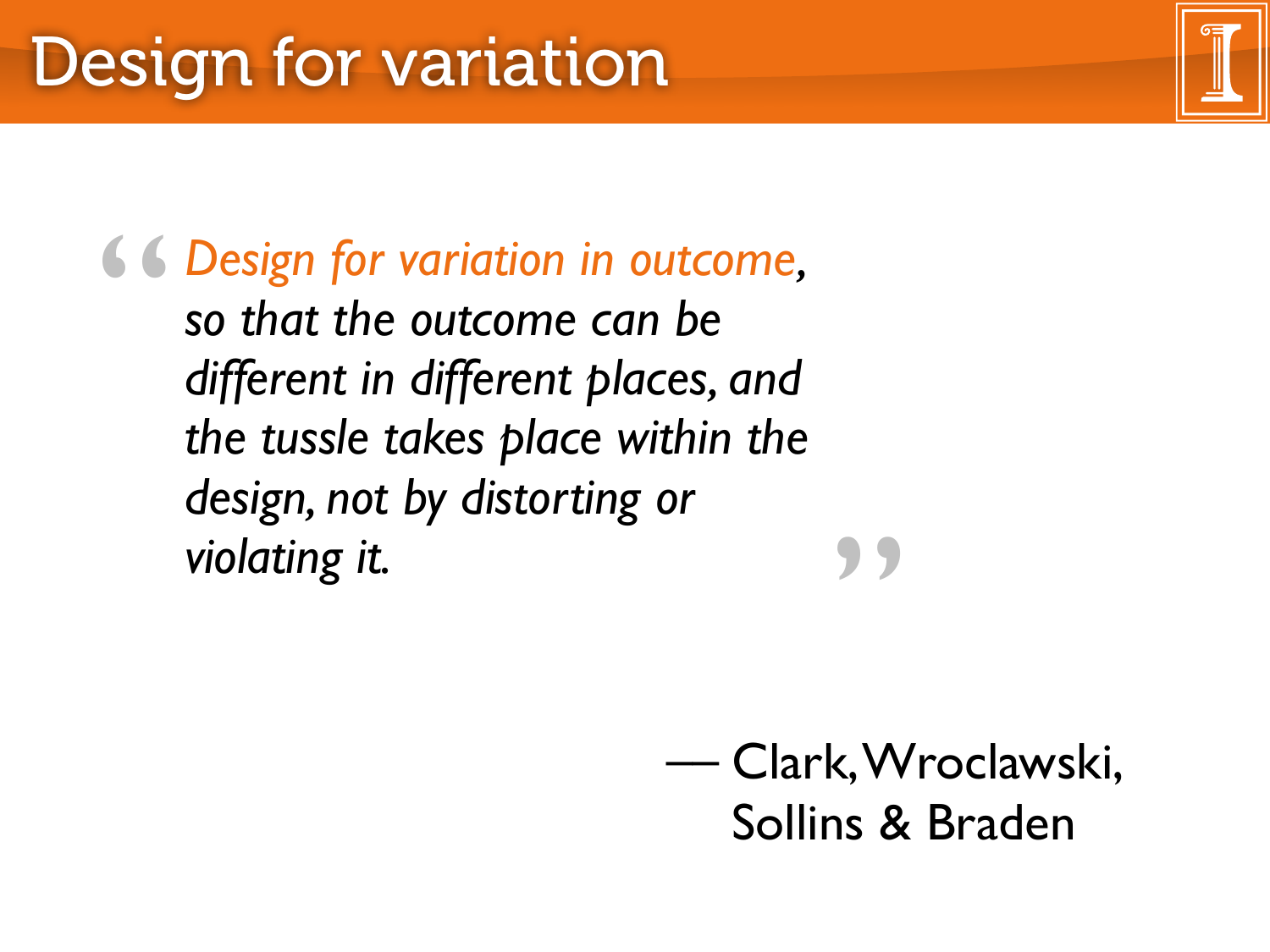#### Example 2: Naming & Addressing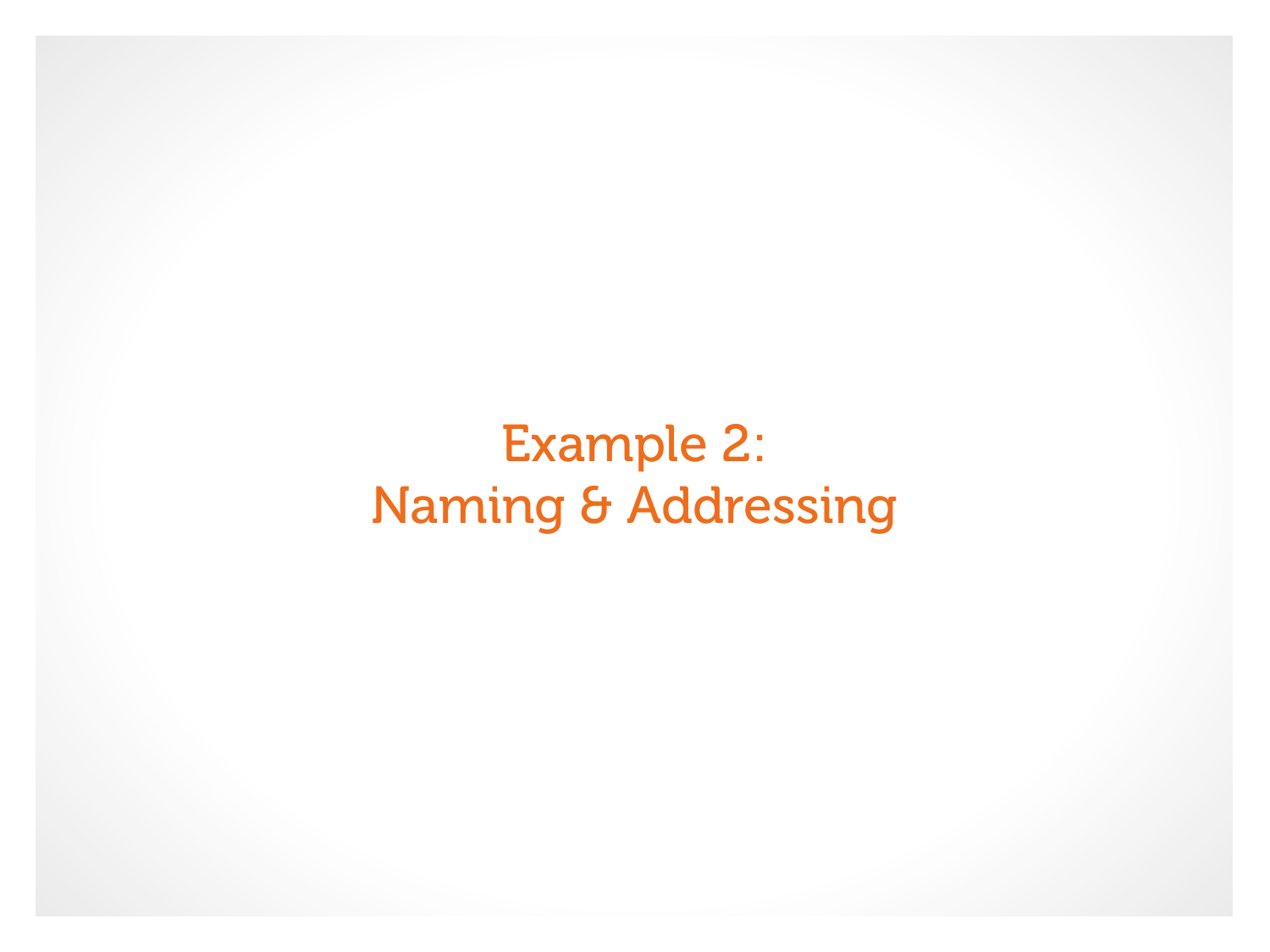Originally "just" technical problems...

- Address: indicates location, convenient for routing
- Name: location-independent, convenient for human
- ...all wrapped up in tussle
	- Names tied to trademarks
	- Addresses difficult to change (and now scarce for IPv4!)

How would you fix this?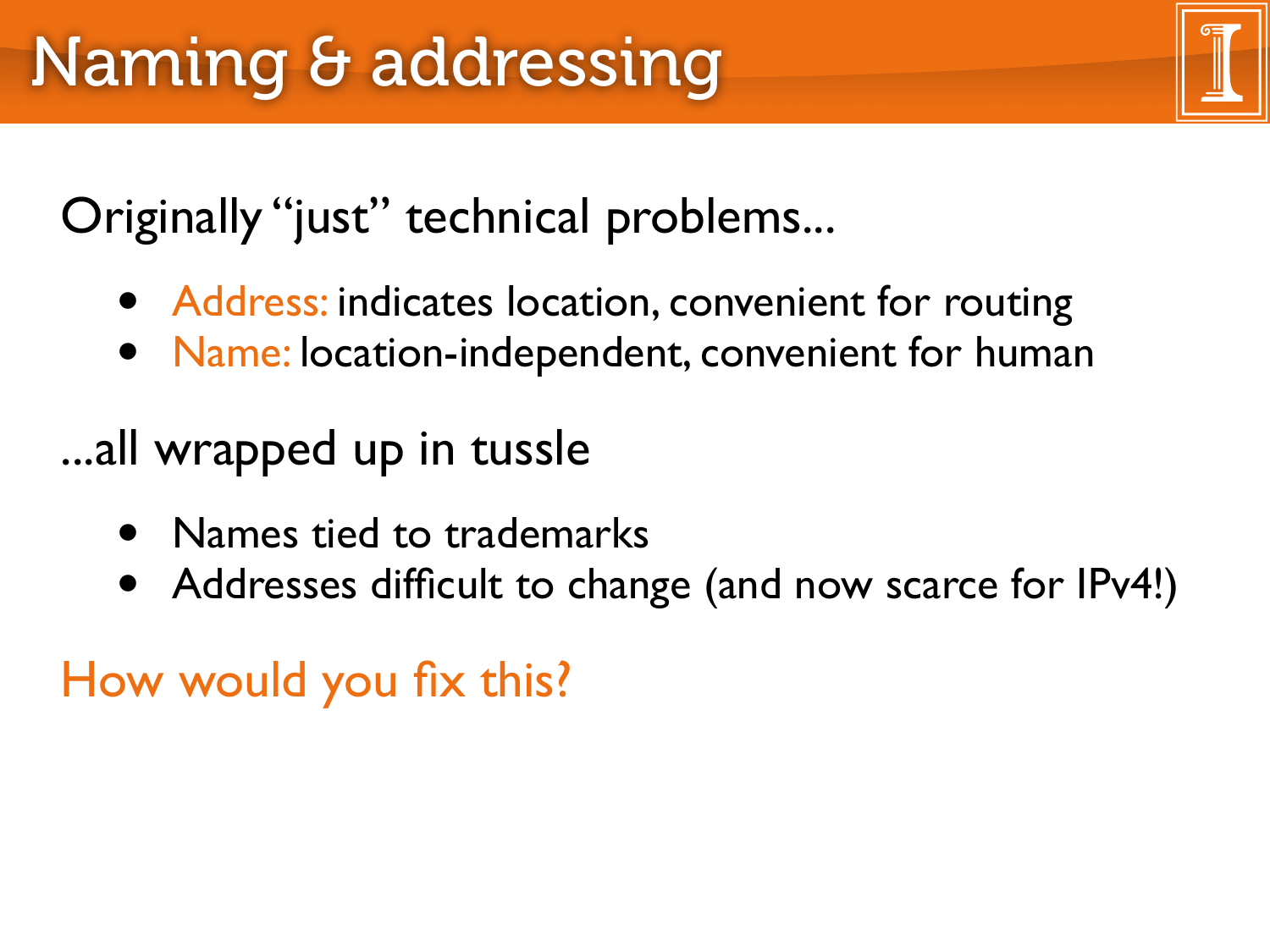

### Principle: Modularize along tussle boundaries

• Separate task of location independent identification of endpoints (hosts/services) from tussle spaces

#### Possible implementation: flat names

- Endpoint identifier (EID): Just a bag of bits
- Human-readable name maps to location-indep. EID
- Location-independent EID maps to address

Or, can we route directly on flat names?

- VRR, ROFL [Caesar et al, SIGCOMM'06]
- Disco [Singla et al, CoNEXT'10]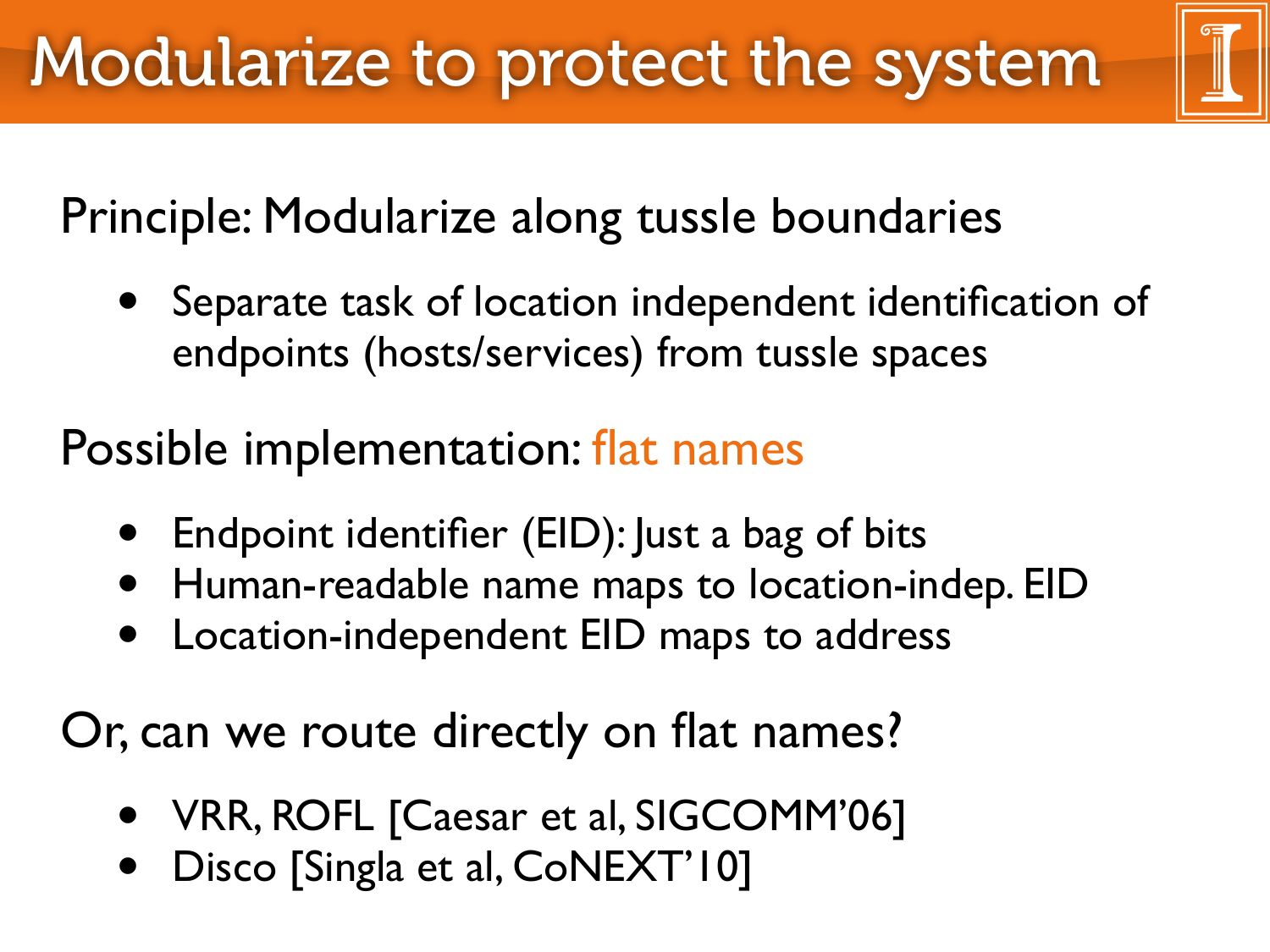Architecture: not just about tussle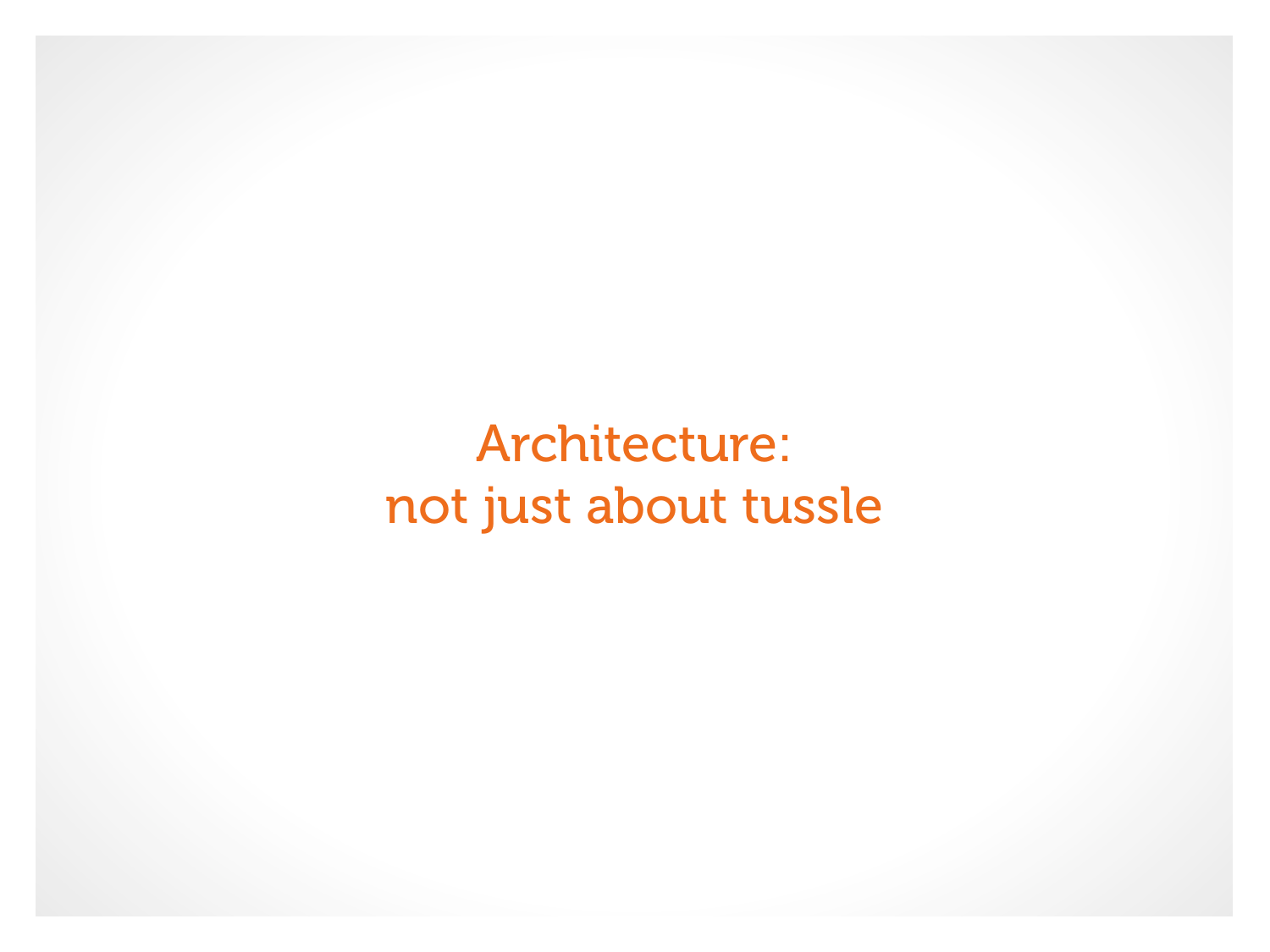## Architecture beyond tussle

Security / accountability

**Privacy** 

**Mobility** 

**Scalability** 

Content-awareness

• Next up!

Evolvability of the architecture itself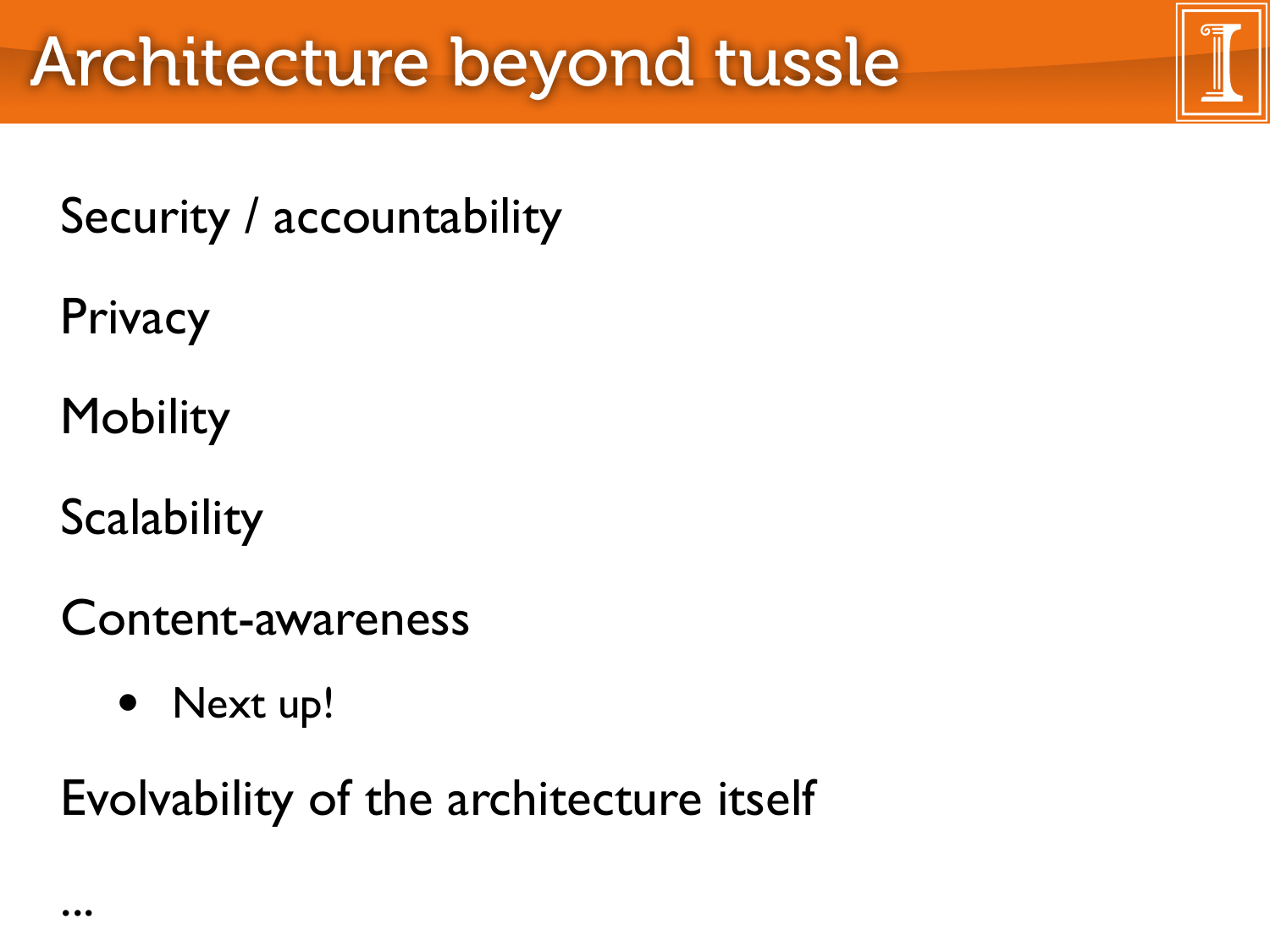

#### Paper's approach: "design for variation" to accommodate tussle

Alternate approach: ossify the architecture to take a moral stand and make it hard for tussle to change it.

When might the second choice be a good thing?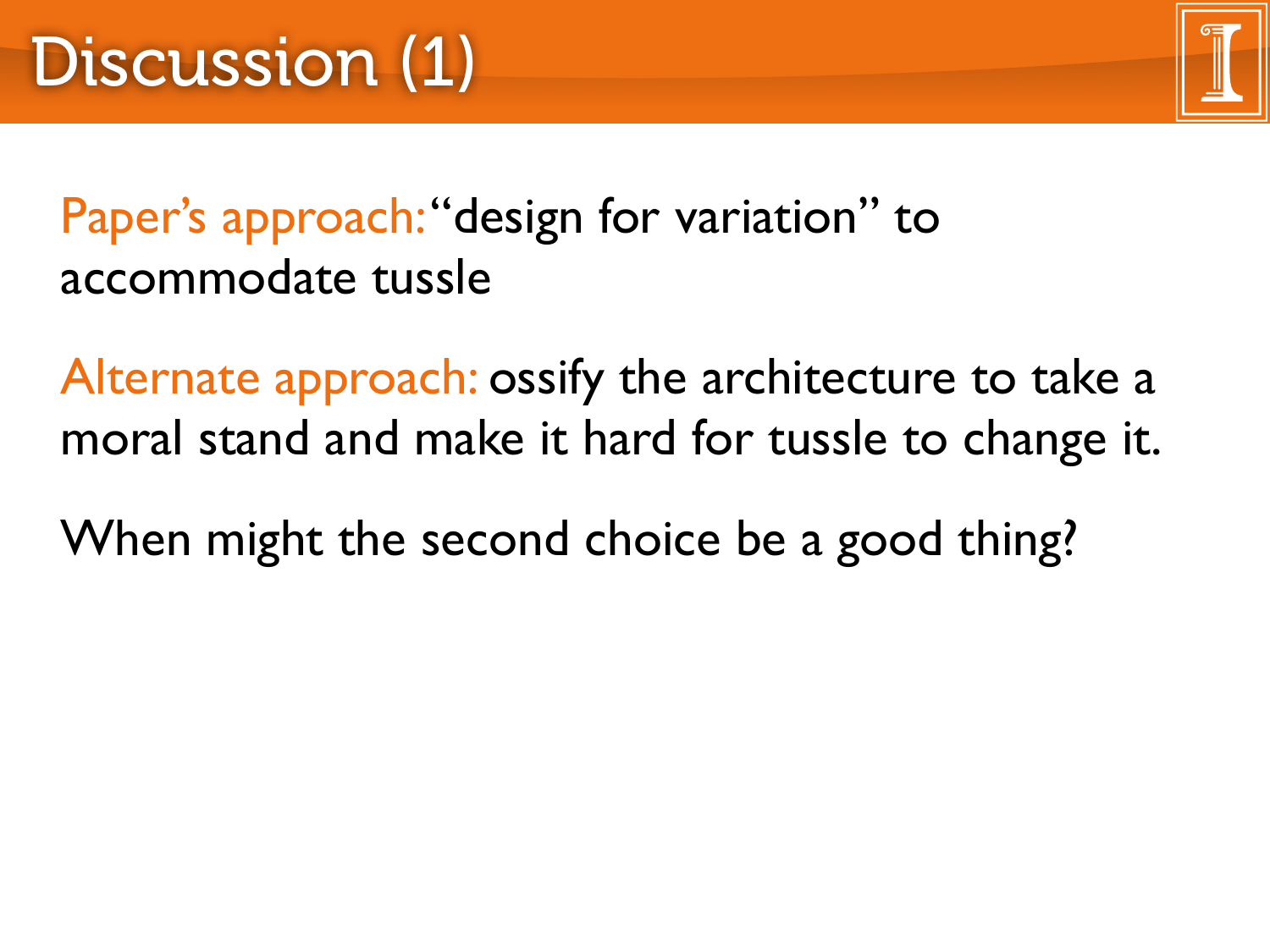Game theory models tussle but assumes rationality. What are examples of when rationality is a good or bad assumption?

How would you fix the model?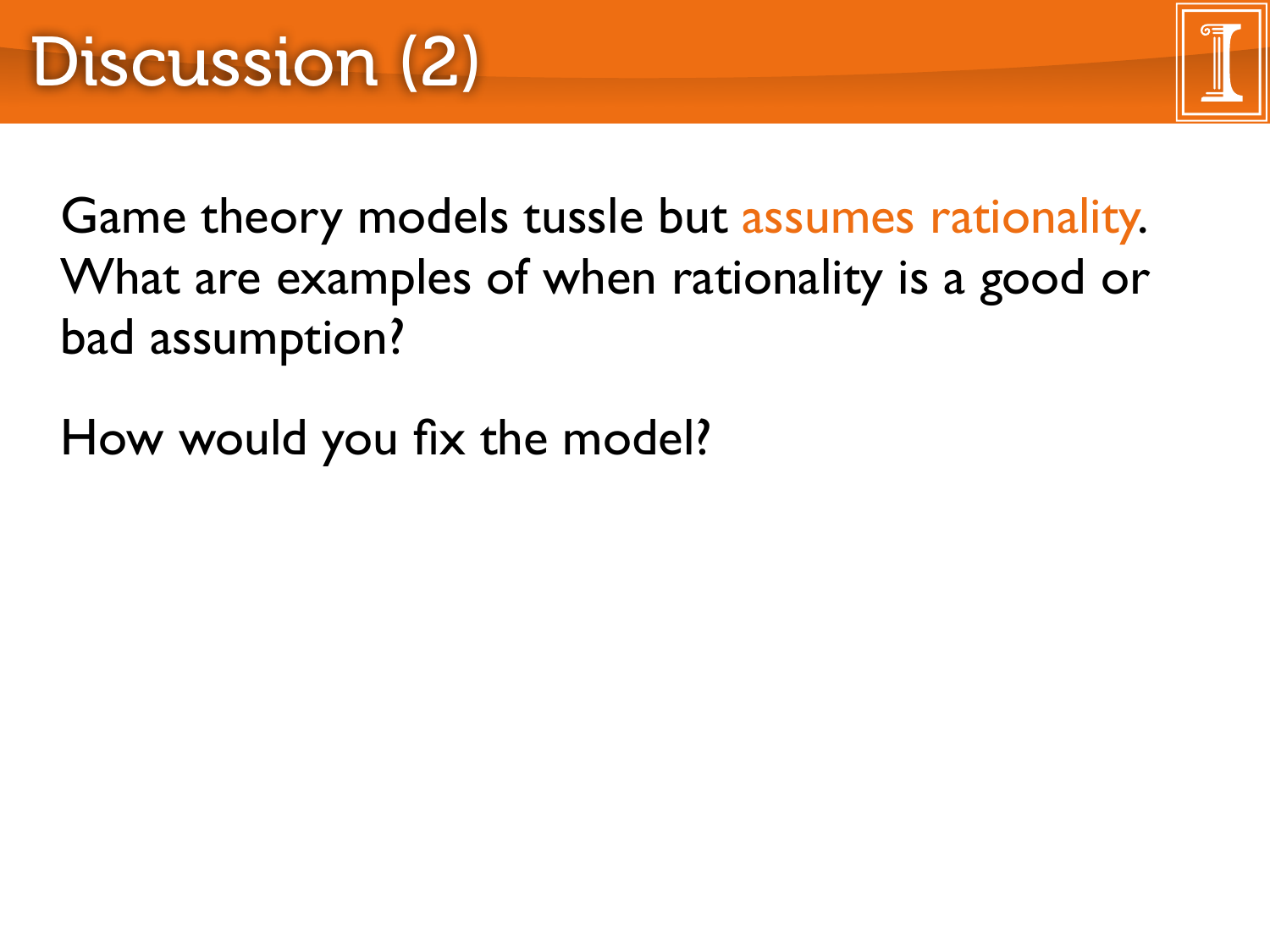

We're told that the Internet architecture has "ossified". But given competition and ongoing tussle, isn't it always evolving?